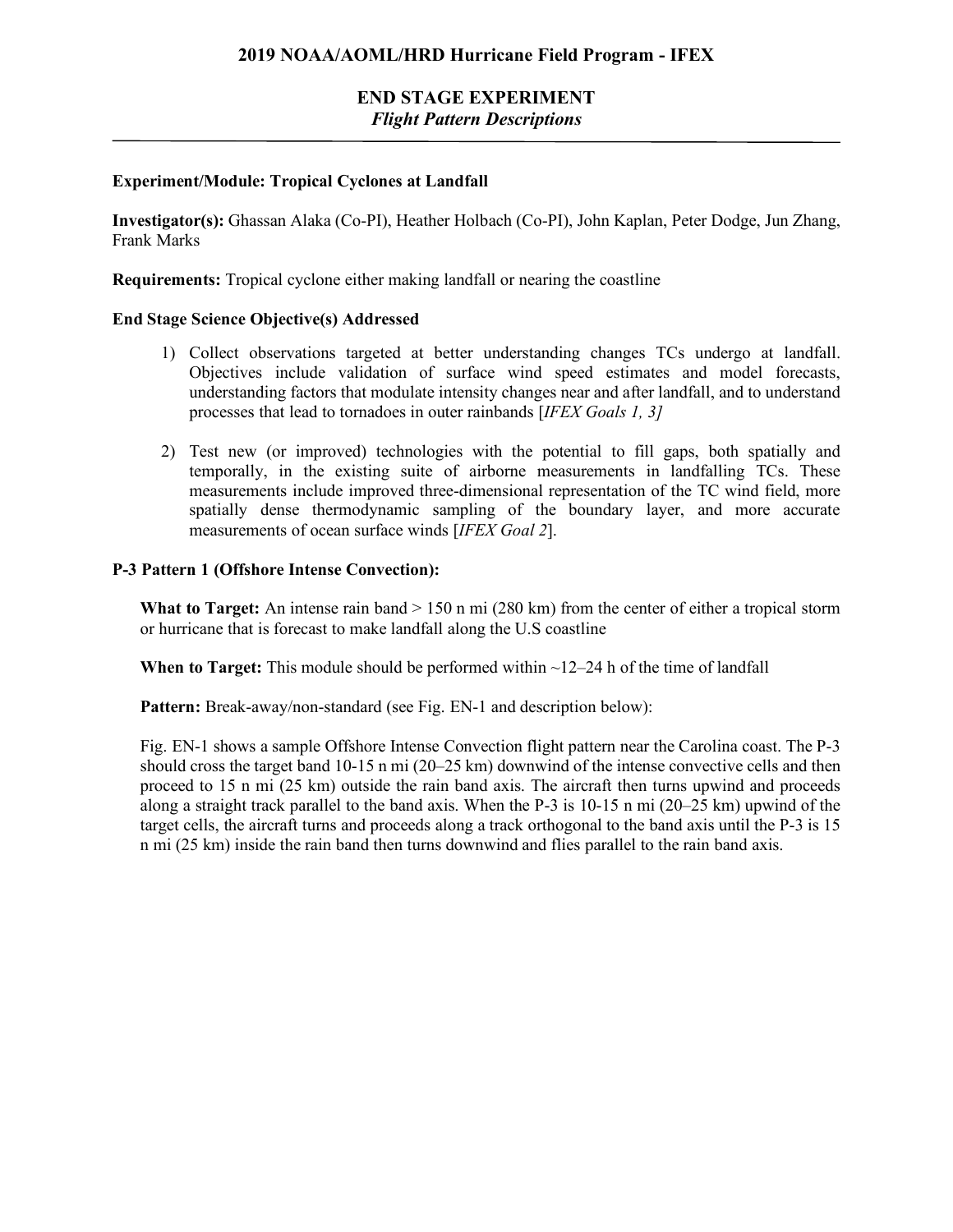### **2019 NOAA/AOML/HRD Hurricane Field Program - IFEX**

### **END STAGE EXPERIMENT** *Flight Pattern Descriptions*



*Figure EN-1. Offshore Intense convection module*

#### **Flight altitude:** 10 kft or higher

**Leg lengths:**  $\geq 40$  n mi (75 km) for each parallel leg

#### **Estimated in-pattern flight duration:** 1–2 h

**Expendable distribution**: Deploy dropwindsondes at the start or end points of each leg, at the band axis crossing points, and at 10-15 n mi (20–25 km) intervals along each leg parallel to the band. At least 2 dropwindsondes should be deployed on either side of the convection and at least 1 dropwindsonde should be deployed each time the band-axis is crossed (for a minimum of 6 dropwindsondes).

**Instrumentation Notes:** The Doppler radars should be turned on and scanning normally. Aircraft should avoid penetration of intense reflectivity regions (particularly over land).

## **P-3 Pattern 2 (Coastal Survey):**

**What to Target:** A tropical storm or hurricane that is forecast to make landfall along the U.S coastline

**When to Target:** This module should be performed within  $\sim$  6–12 h of the time of landfall

**Pattern:** Break-away/non-standard (see Fig. EN-2 below and description below):

Fig. EN-2 shows a sample Coastal Survey pattern for a hurricane landfall near Melbourne, Florida. The P-3 would fly parallel but  $\sim$  5-8 n mi (10–15 km) offshore so that the SFMR footprint is out of the surf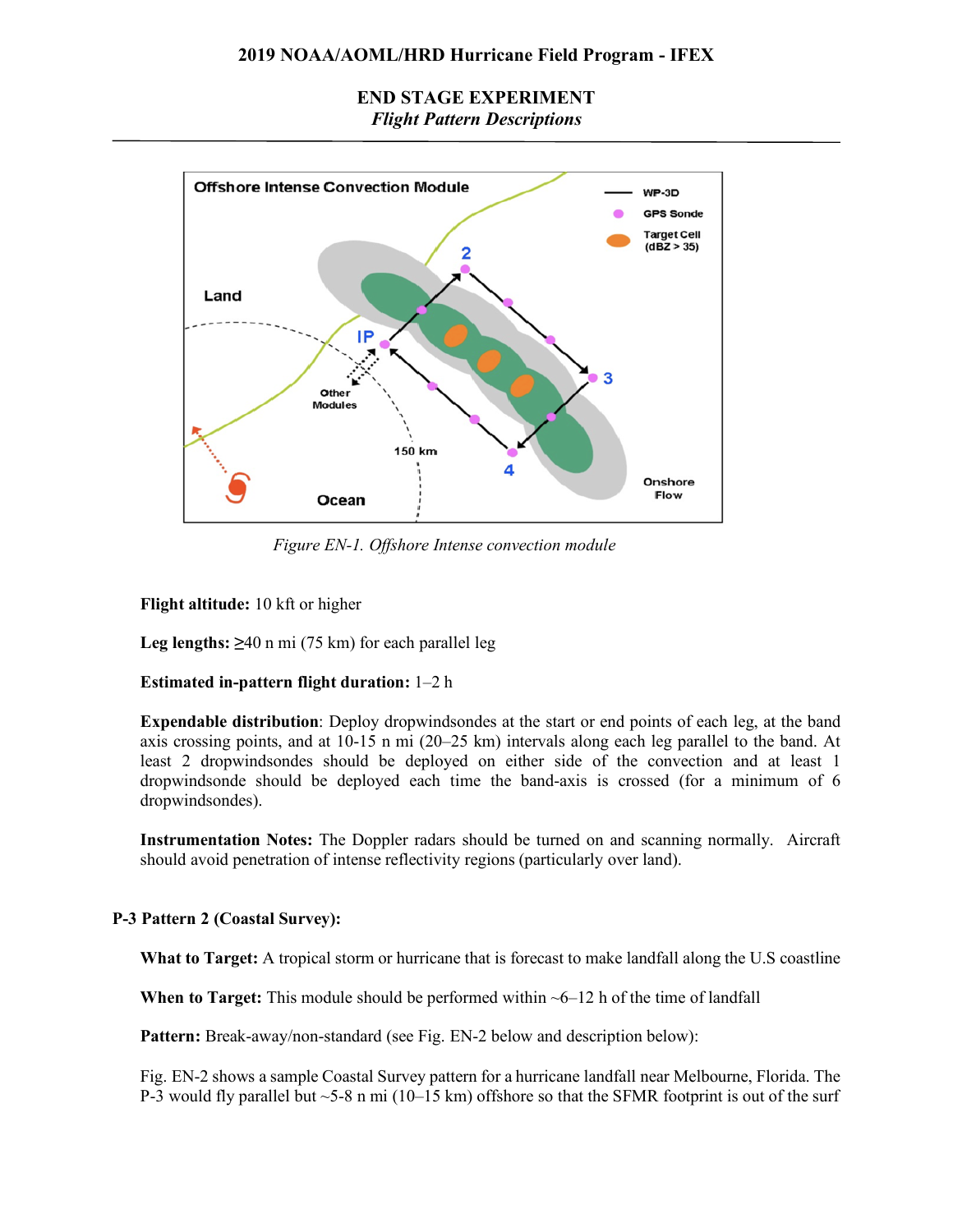

zone. The second pass should be parallel and as close to the coast as safety permits. Finally, a short leg would be flown from the coast spiraling towards the storm center.

*Figure EN-2. Coastal Survey module*

**Flight altitude:**  $\sim$ 5 kft for first pass and then climb to slightly higher altitude ( $\sim$ 7.5 kft) if needed for second pass.

**Leg lengths:**  $\sim 80$  n mi (150 km)

#### **Estimated in-pattern flight duration**: ~2 h

**Expendable distribution**: Dropwindsondes at RMW and at 7, 14, 27, 41 and 54 n mi (12.5, 25, 50, 75, 100 km) from the RMW on either side of storm in both the near shore and offshore legs that are to be flown parallel to the shoreline. Dropwindsondes should be deployed quickly at the start of the outbound leg between near shore and offshore parallel legs and then every 5-8 n mi (10–15 km) thereafter.

**Instrumentation Notes:** The Doppler radars should be turned on and scanning normally. Aircraft should avoid penetration of intense reflectivity regions (particularly those overland).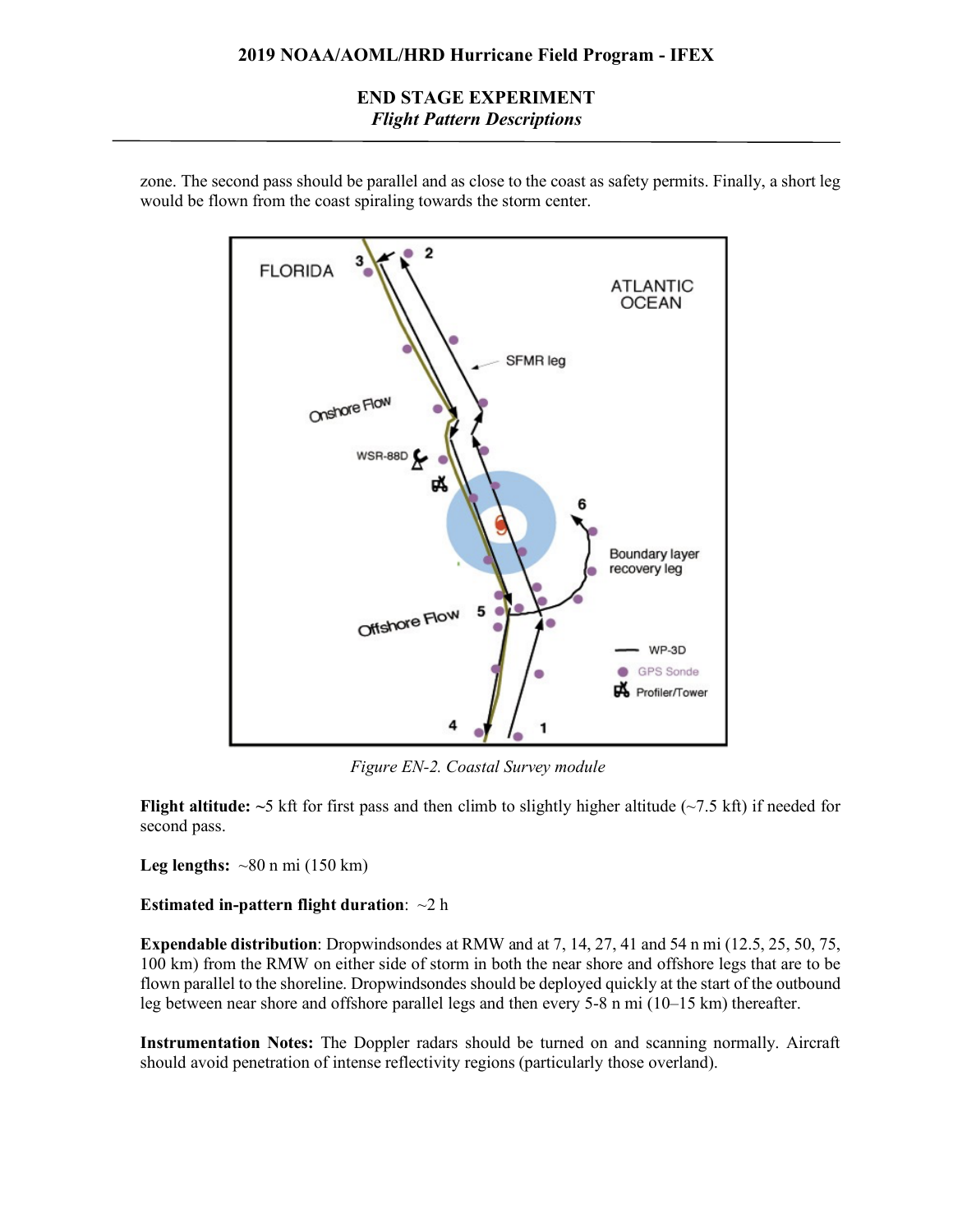### **P-3 Pattern 3 (Real-time):**

**What to Target:** A hurricane that is forecast to make landfall along the U.S coastline

**When to Target:** This module should be performed within  $\sim$  6–12 h of the time of landfall

Pattern: Break-away/non-standard (see Fig. EN-3 and description below):

Fig. EN-3 shows a sample Real-time module flight pattern. The P-3 descends at the initial point and begins a low-level Figure-4 pattern, possibly modifying the legs to fly over buoy or C-MAN sites if possible. If time permits, the P-3 would make one more pass through the eye and then fly the Dual-Doppler option.



*Figure EN-3. Real-time module*

Flight altitude: Below 5,000 ft (1.5 km) (or the lowest level deemed to be safe by flight personnel)

**Leg lengths: ~**100 n mi (185 km)

**Estimated in-pattern flight duration:** ~2–3 h

**Expendable distribution:** Dropwindsondes should be released near buoys or C-MAN sites (if possible) and at or just inside the flight-level RMW

**Instrumentation Notes:** The Doppler radars should be turned on and scanning normally. Also, it is essential that these passes be flown as straight as possible, because turns to fix the eye will degrade the Doppler radar coverage.